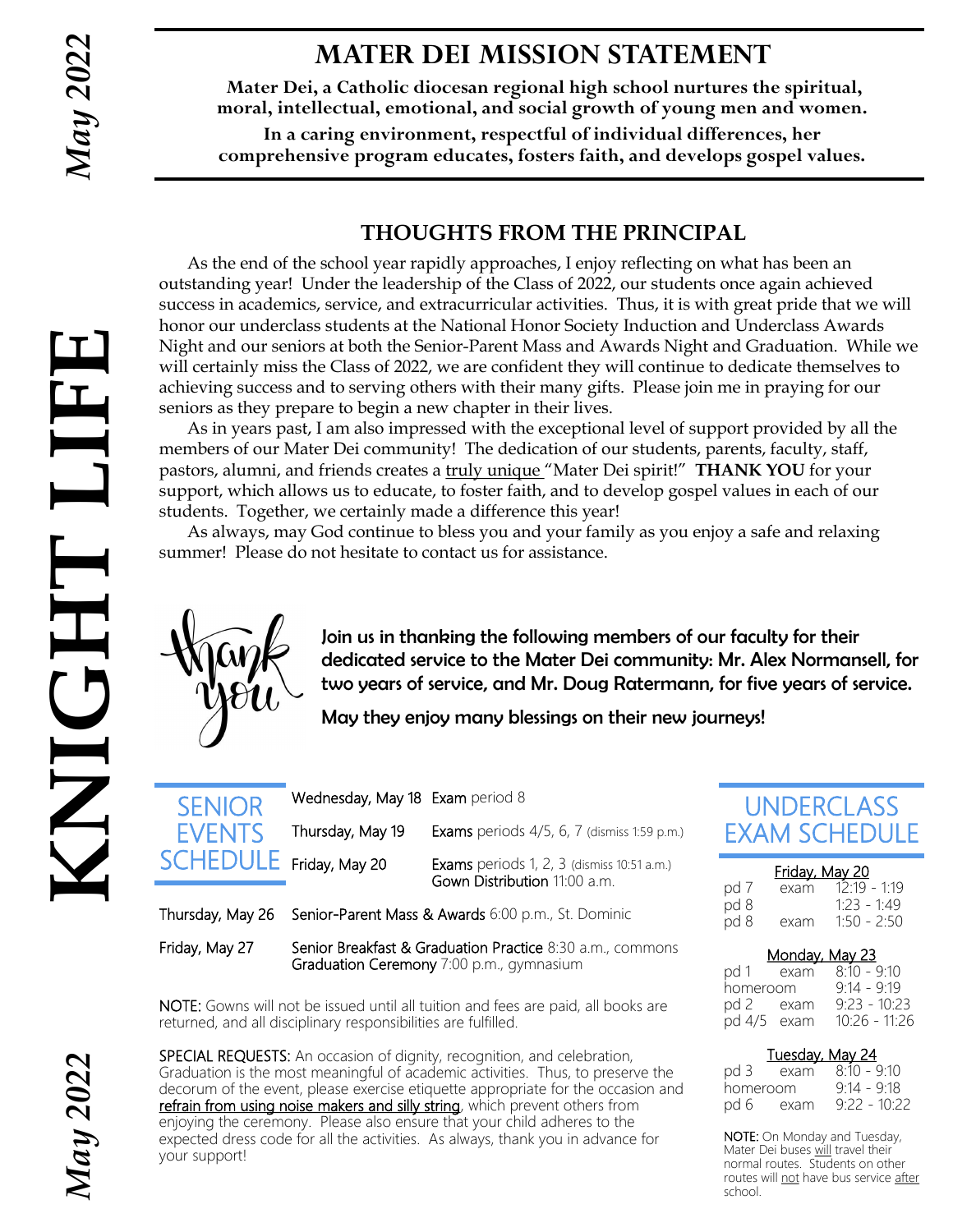## **MAY KNIGHT LIFE**

- 2 School Board Meeting (6:30 p.m.)
- 3 Baccalaureate Mass (9:30 a.m., Cathedral)
- 4 May Mass (9:40 a.m.)
- 6 X-Schedule (11:15 a.m. dismissal) Hall of Honor (6:15 p.m.)
- 9 Mothers and Friends Meeting (7:00 p.m.)
- 10 NHS Induction & Underclass Awards Night (7:00 p.m.)
- 15 Spring Concert (7:00 p.m.)
- 16 Band Banquet (6:30 p.m., Knights of Columbus )
- 18 Senior Exam (period 8)
- 19 Senior Exams (periods 4/5, 6, 7)
- 20 Senior Exams (periods 1, 2, 3; 10:51 a.m. dismissal) Graduation Gown Distribution (11:00 a.m.) Underclass Exams (periods 7 and 8)
- 23 Underclass Exams (periods 1, 2, and 4/5)
- 24 Underclass Exams (periods 3 and 6; 10:22 a.m. dismissal) End of Fourth Quarter and Second Semester
- 26 Senior-Parent Mass and Awards (6:00 p.m., St. Dominic)
- 27 Senior Breakfast and Graduation Practice (8:30 a.m.) Graduation Ceremony (7:00 p.m.)
- 31 Fathers and Friends Meeting (7:00 p.m.)

# **JOIN US**

#### **SPRING CONCERT: MAY 15**

Enjoy performances by our concert band, jazz band, wind ensemble, and chorus at our Spring Concert on Sunday, May 15, at 7:00 p.m. in the main gymnasium.

#### **GOLF CLASSIC: JUNE 4**

Gather your teammates for the Golf Classic on June 4 at Governors Run in Carlyle! The six-person-team scramble offers three divisions (men, women, couples) and two shotgun starts (7:30 a.m. and 1 p.m). Registration forms are available in the office and on our website.

For those who do not golf, but want to support the Golf Classic, numerous volunteer opportunities are available! Please contact Mr. Dennis Litteken for additional information, including the various roles and shifts (dlitteken@materdeiknights.org).

#### **SUMMER FATHERS AND FRIENDS MEETINGS**

Mark your calendar for the summer Fathers and Friends meetings on June 27 and July 25 at 7:00 p.m.



**IS GOD'S GREATEST GIFT**



we are truly grateful for all members of our mater dei family who played a role in the success of this school year!

# KNIGHTS IN ACTION

#### KNIGHTS DONATE TO LENTEN RICE BOWLS

Through their personal Lenten rice bowls, our students and faculty donated over \$500 to CRS Rice Bowl, Catholic Relief Services' Lenten faith-in-action program. We thank them for serving as the hands of Christ!

#### THREE ACES TEAM MEMBERS COMPETE AT STATE COMPETITION

Congratulations to Cesare Zini for earning first place in physics at the Academic Challenge in Engineering and Science (ACES) State Competition in April! Caleigh Arentsen and Joseph Goring also advanced to the state competition. We also thank moderator Mr. Scott Timmermann for his dedication to our ACES Team!

#### STUDENT COUNCIL BLOOD DRIVE

During the blood drive hosted by our Student Council and Red Cross on April 28, 52 units were collected. We thank the students, faculty, and community members who presented to donate to this life-saving event!

#### KNIGHTS COMPETE IN COMMODITY CHALLENGE

Seniors Olivia Book, Owen Huelsmann, and Carissa Litteken recently competed in the Clinton County Farm Bureau's Commodity Challenge, through which students learned the "ins and outs" of today's commodity markets by "trading" corn, soybeans, and wheat on the cash, futures, and options markets (via an online interactive game). Of the more than 40 participants, Olivia Book earned fifth place. We thank Deacon Glenn Netemeyer, our Introduction to Agriculture instructor, for providing this real-life learning opportunity!



**Please ensure that your child's shorts comply with the dress code, which states that shorts must be no more than three inches above the knee. Also, please remind your child that sandals are not acceptable.** 

**While we are confident that the students will adhere to the dress code policy, we do reserve the right to prohibit shorts and capris at any time.** 

#### **THANK YOU FOR YOUR CONTINUED SUPPORT!**

**For our summer grade school athletic camps, the brochure, which includes the registration form, is available in the office and on our website. Online registration is also available via the link provided on our website.**

**(www.materdeiknights.org, "Athletics" menu, "Summer Athletic Camps 2022" page)**